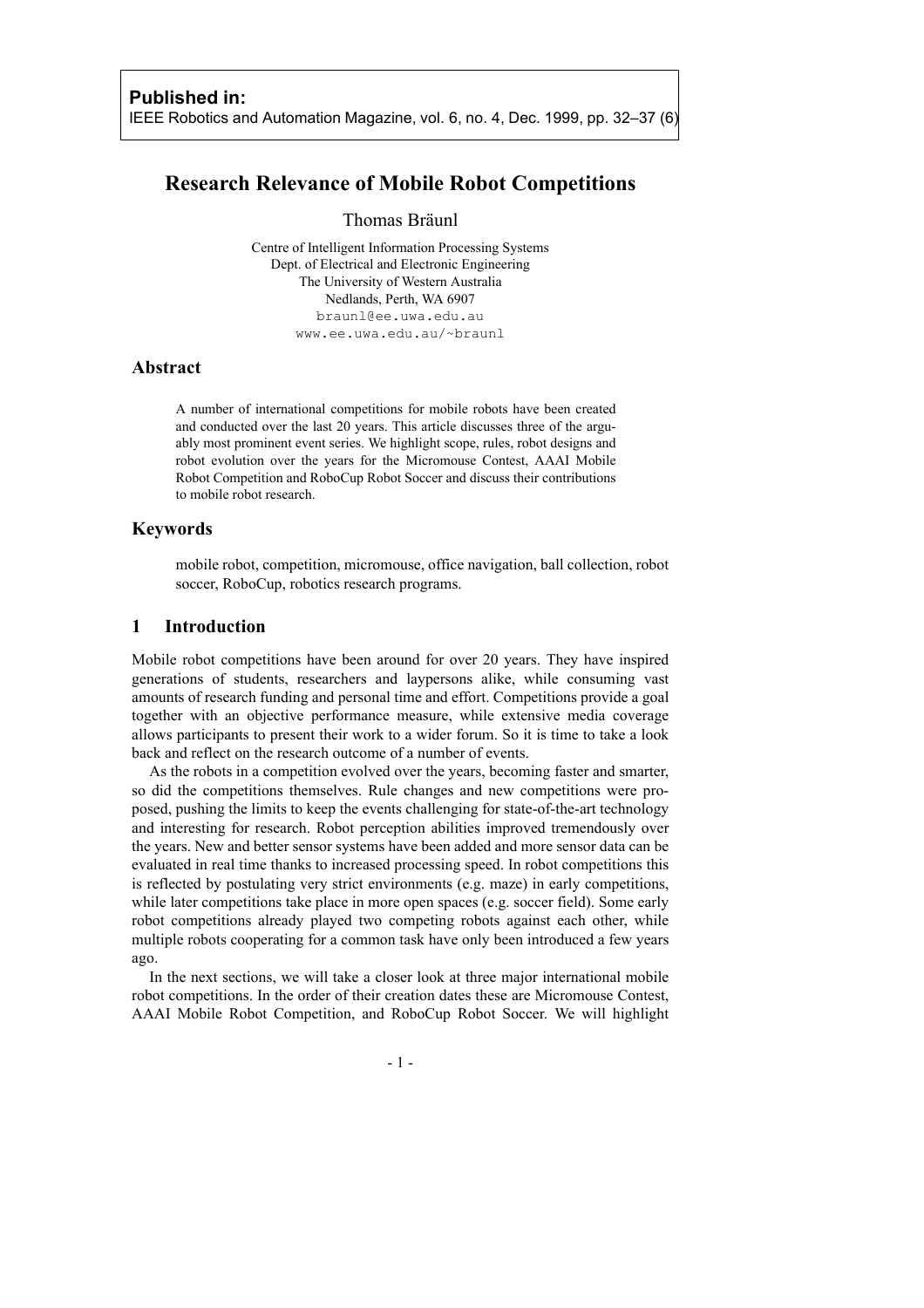scope, rules, robot designs and robot evolution over the years. After this, we discuss research contributions of each of the competitions and conclude with an outlook to future events.

### **2 Micromouse Contest**

*"The stage was set. A crowd of spectators, mainly engineers, were there. So were reporters from the Wall Street Journal, the New York Times, other publications, and television. All waited in expectancy as Spectrum's Mystery Mouse Maze was unveiled. Then the color television cameras of CBS and NBC began to roll; the moment would be recreated that evening for viewers of the Walter Cronkite and John Chancellor-David Brinkley news shows"* [1].

This report from the first "Amazing Micro-Mouse Maze Contest" demonstrates the enormous media interest in the first mobile robot competition in New York in 1977. The academic response was also overwhelming. Over 6000 entries followed the announcement of Don Christiansen [5], who originally suggested the contest.

The task is for a robot mouse to drive from start to goal in the fastest time. Rules changed somewhat over time, in order to allow exploring the whole maze and then compute the shortest path, while also counting exploration time at a reduced factor.



**Fig 1.** Maze from micromouse contest in London 1986, displayed by EyeSim simulator www.ee.uwa.edu.au/~braunl/eyebot/doc

The first mice constructed were rather simple - some of them contained not even a microprocessor as controller, but were simple "wall huggers" which would find the goal by always following the left (or always the right) wall. A few of these scored even higher than some of the "intelligent" mice, which were mechanically slower.

John Billingsley [2] made the micromouse contest popular in Europe and called for the first rule change: Starting in a corner, the goal should to be in the center and not in another corner, to eliminate the simple electro-mechanical wall huggers. From then on, more intelligent behaviour was required to solve a maze. Virtually all robotics labs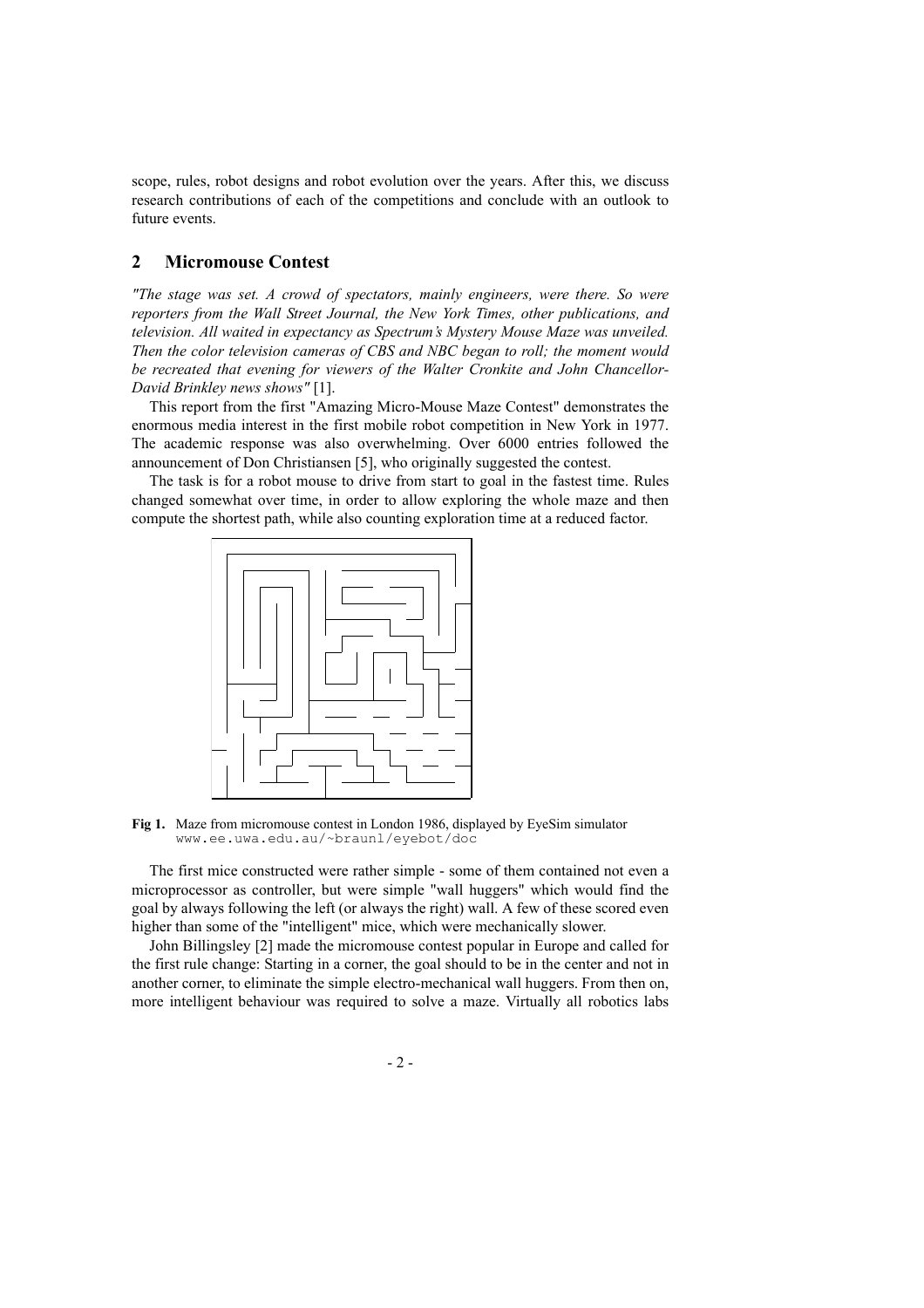were building micromice in one form or another at that time - a real micromouse craze was going around the world. All of a sudden, people had a goal and could share ideas with a large number of colleagues who were working on exactly the same problem.



**Fig 2.** Two generations of micromice from Univ. Kaiserslautern photo/diagram by Ralf Hinkel and Ewald von Puttkamer

Micromouse technology did evolve quite a bit over time, as did the running time. A typical sensor arrangement was using three sensors to detect any walls in front, to the left, and to the right of the mouse. Early mice used simple micro switches as touch sensors, while later on sonar, infrared, or even optical sensors [6] became popular.

While the mouse size is restricted by the maze's wall distance, smaller and especially lighter mice have the advantage of higher acceleration/deceleration and therefore higher speed. Even smaller mice became able to drive in a straight diagonal line instead of going through a sequence of left/right turns, which exist in most mazes.

One of today's fastest mice comes from the Univ. of Queensland (there are still micromouse competitions held in 1999), using three extended arms with several infrared sensors each for reliable wall distance measurement. By and large, it looks as if the micromouse problem has been solved, with the only possible improvement being on the mechanics side, but not in electronics, sensors or software.



**Fig 3.** Micromouse from Univ. of Queensland, Gordon Wyeth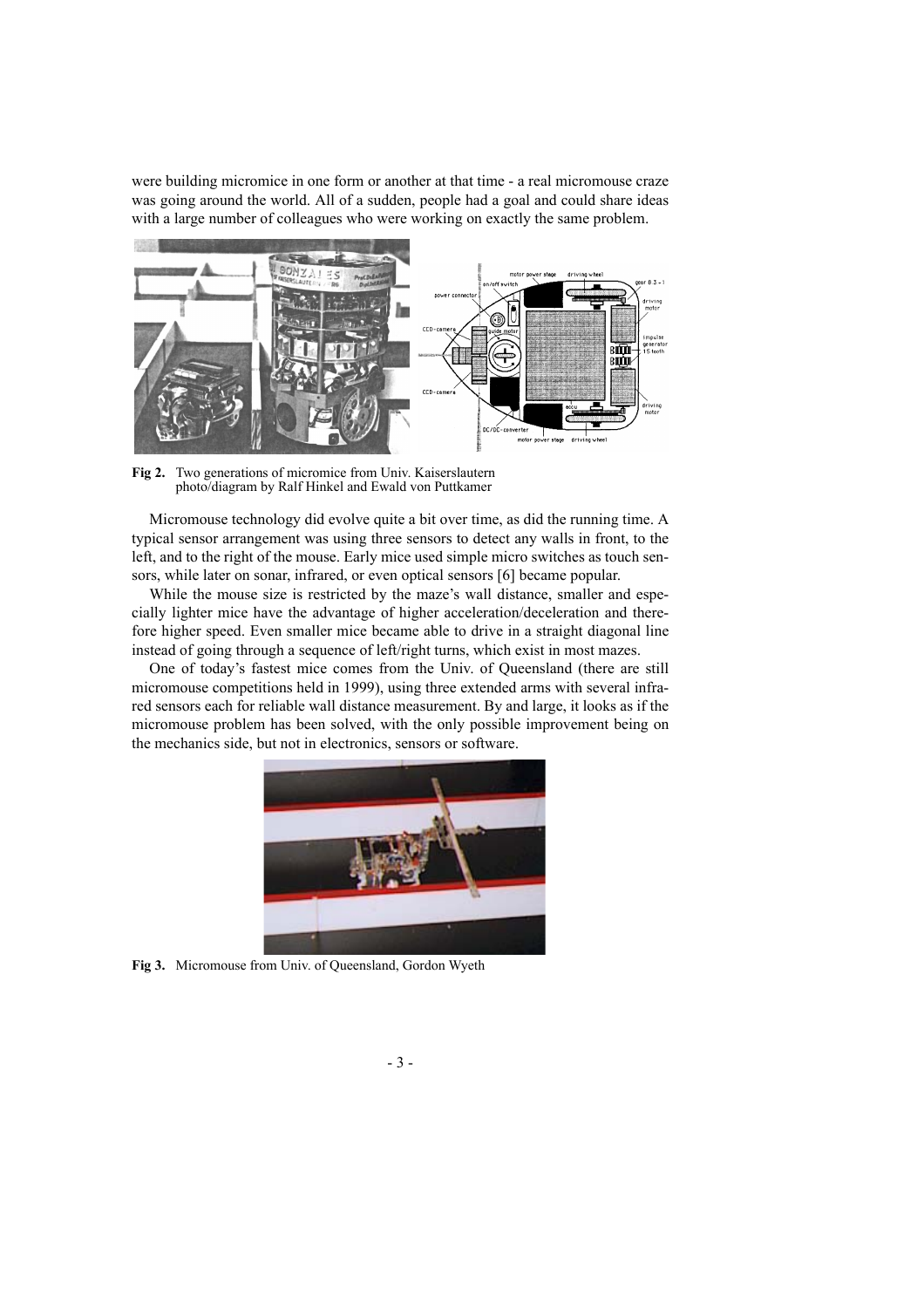### **3 AAAI Mobile Robot Competition**

At the end of the 1980s, the micromouse contest had outlived itself and the robotics research community was losing interest. The problem was solved and did not provide any new challenges. Around that time David Kortenkamp initiated the AAAI Mobile Robot Competition [9]. The first event was held at AAAI 1992 in San Jose, California, where ten robots competed in three events:

- "roaming  $\lceil a 22m \times 22m \rceil$  area and avoiding obstacles  $\lceil$  cardboard boxes $\rceil$  and wandering judges"
- "searching for 10 distinctive objects [three-inch diameter poles] and then visiting each of the objects"
- "timed race to three of the objects found [in previous task] and then back home"

While the AAAI competitions created new challenges, they were not as media friendly as the micromice - basically because most of these tasks took around 20 min. to complete and the audience could not judge what processes and state changes were going on "inside the robots".



**Fig 4.** Sample area for "call a meeting" task (from Kortenkamp's web site 1996)

New tasks have been introduced over the years at AAAI. Some competition events were kept over several years and only slightly modified, while other events were modified from year to year. The idea was to always present a new challenge rather than leave one event for too long, so it would not get solved easily. For AAAI 1996 in Portland, Oregon, the tasks were: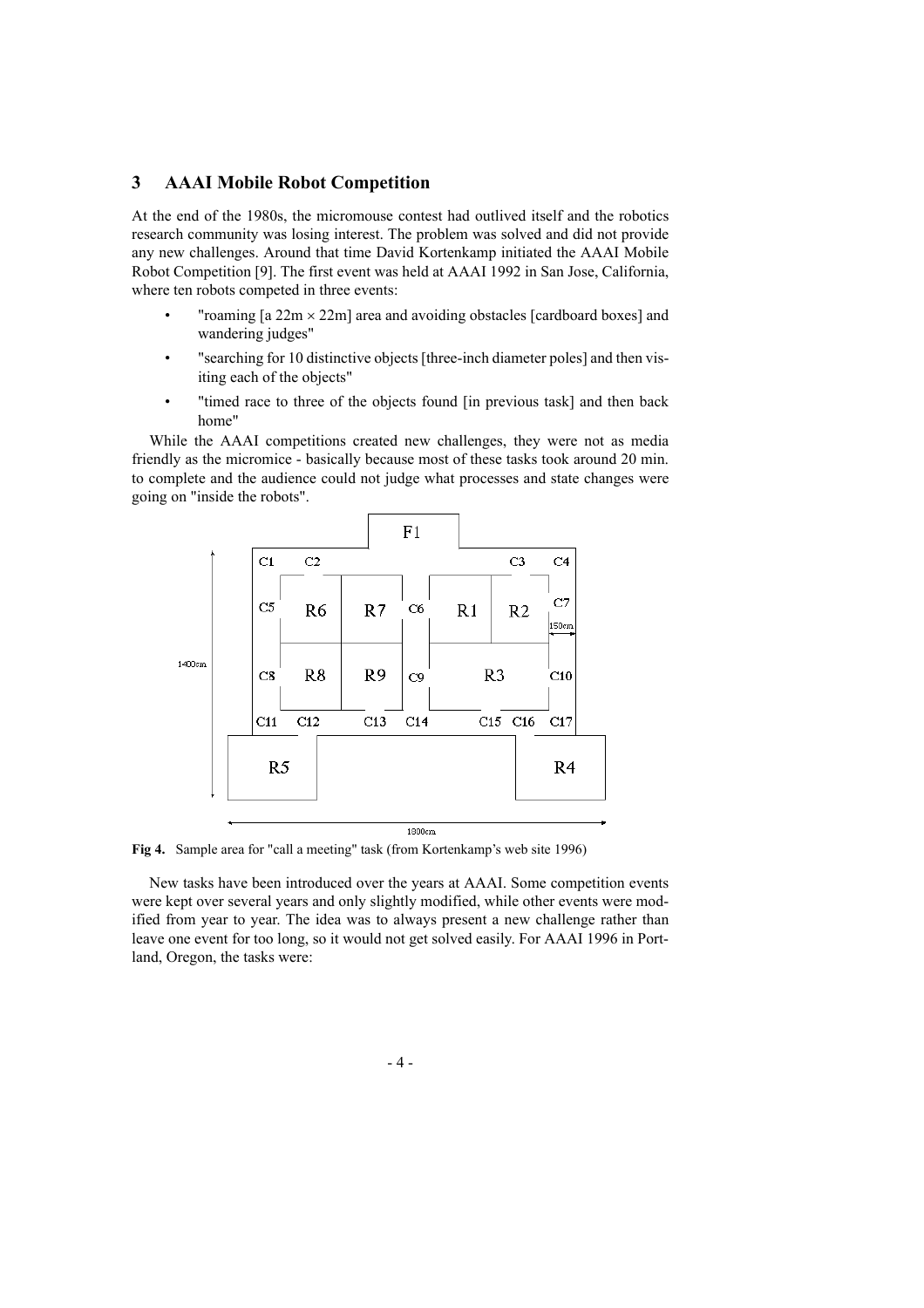- "call a meeting" robots have to act as messengers by solving navigation tasks around a (mock) office environment
- "clean up the tennis court" robots have to collect tennis balls from a rectangular area and bring them back into a pen

Although the office navigation seems to have a remote resemblance to the micromouse maze, it is quite different. The floor plan is known to the robots before they start, as well as the rooms they have to visit. So it comes down to reliable driving without hitting a wall and correct recognition of (open) doors and hallways. If this sounds almost trivial - it is not, since it takes place in a near-real environment with the typical problems of lighting, (sensor) reflections, etc.



**Fig 5.** Univ. Stuttgart IPVR "Musketeer" robot in "call a meeting" event, AAAI 96

While "call a meeting" could be solved by using sonar or laser range sensors, "clean up the tennis court" required the use of image processing in order to detect and track the tennis balls. "Squiggle balls" (balls with a motor inside to make them follow unpredictable paths) were added as an extra difficulty. Traditional planner-based programs can be used to solve the office navigation task. The ball collection task on the other hand allows a choice of either planning or behaviour-based approaches. Newton Labs won this event in 1996 with a behaviour-based approach. The robot would just search for a yellow tennis ball with its color camera, when detected rush towards it, grab it, and then search for the pen area (marked by a blue bar) to return the ball. It did not make use of cartesian coordinates and had no internal model of its position or orientation, although it would have been advantageous to do so. Other approaches, like Univ. Stuttgart [4], used a sweeping pattern or area covering approach, employing vision to catch individual stray balls.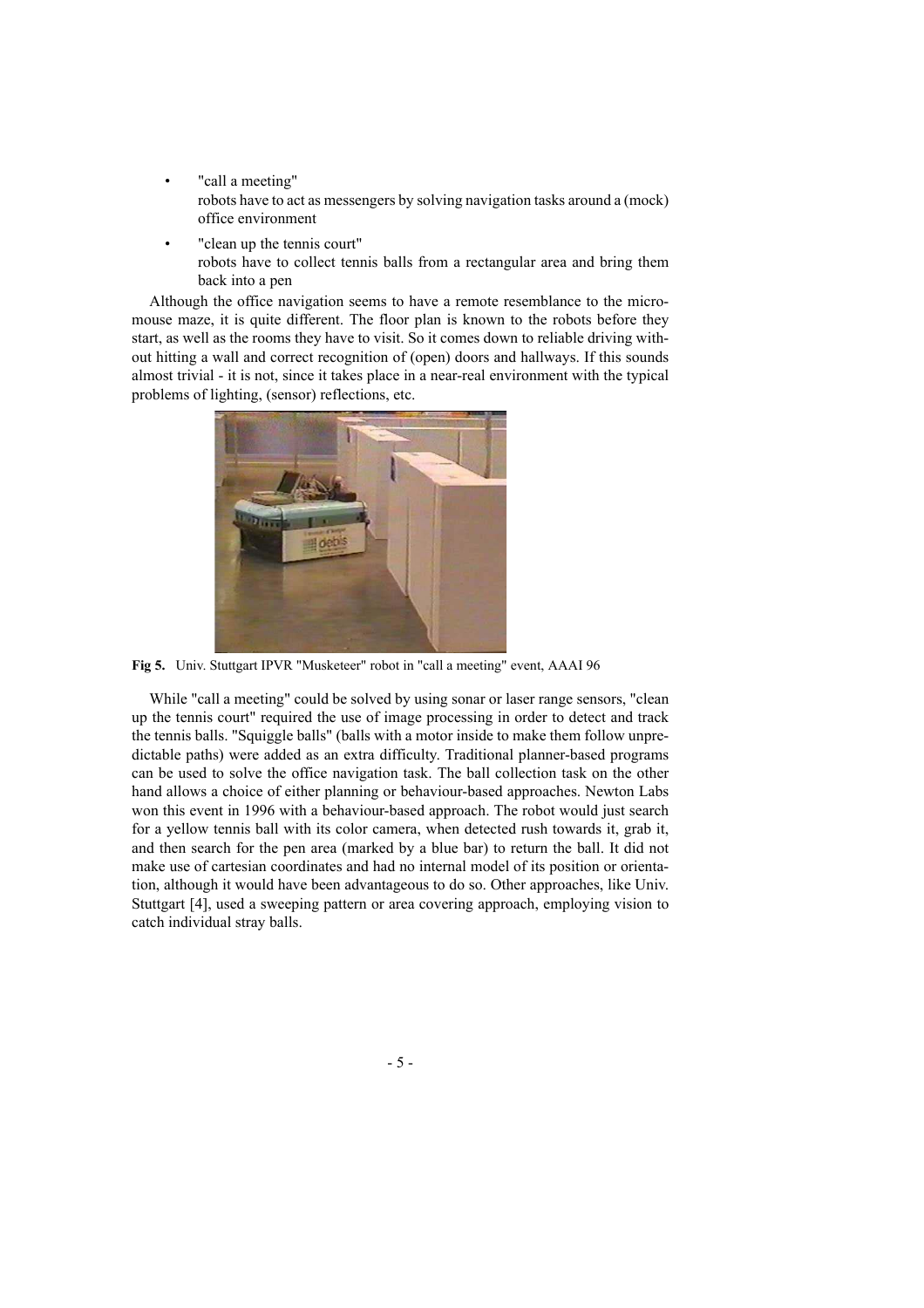

**Fig 6.** Ball collecting robots from Univ. Stuttgart IPVR and Newton Labs

### **4 RoboCup**

*"The Robot World Cup Initiative (RoboCup) is an attempt to foster AI and intelligent robotics research by providing a standard problem where wide range of technologies can be integrated and examined. For this purpose, RoboCup chose to use soccer game, and organize RoboCup: The Robot World Cup Soccer Games and Conferences. In order for a robot team to actually perform a soccer game, various technologies must be incorporated including: design principles of autonomous agents, multi-agent collaboration, strategy acquisition, real-time reasoning, robotics, and sensor-fusion. RoboCup is a task for a team of multiple fast-moving robots under a dynamic environment. RoboCup also offers a software platform for research on the software aspects of RoboCup.*" (from the RoboCup web site www.robocup.org)

So robot soccer brings mobile robots to spectator sport. Huge media interest was the result after Hiroaki Kitano created this competition in 1997 [7],[8]. The competition actually comprises three leagues at the moment:

- Small size league (robots of up to  $180 \text{ cm}^2$  floor area)
- Medium size league (robots of up to  $2000 \text{ cm}^2$  floor area)
- Simulator league

A planned large size league has been dropped, while legged robot soccer leagues and commentator leagues are currently being discussed.

Robot soccer teams play five-a-side soccer with rules that are freely adapted from FIFA soccer. Since there is a boundary around the playing field in both "real" robot events, the game is actually closer to ice hockey. The big challenge is that not only reliable image processing has to be performed in real time, but also that a team of five robots/actors has to be organised. In addition, there is an opponent team which will change the environment (e.g. kick the ball) and thereby render one's own action plans useless if one is too slow.

The small size league plays on a field the size of a ping-pong table. The use of external sensors is allowed, especially an overhead camera, which facilitates absolute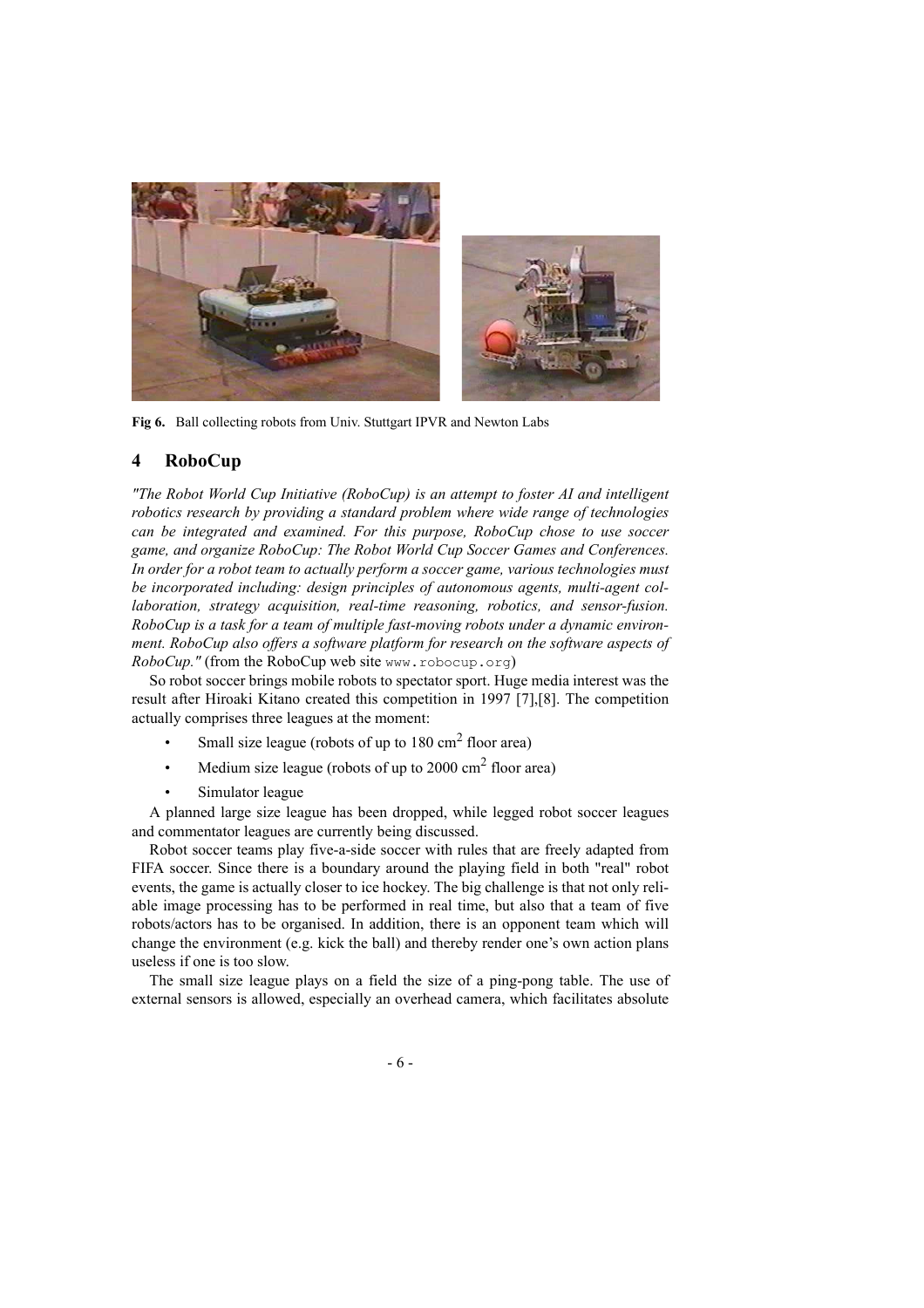

**Fig 7.** RoboCup match setup and during play, CIIPS Glory (Australia) vs. Lucky Star and Lilliputs (both Singapore)

positioning of robots (own and opponent), ball and goals. Most of the teams so far follow this approach, which requires a wireless transmission from the image processing workstation to the robots. This led to the development of remote controlled units (one team actually used remote controlled toy cars) rather than mobile robots with local sensors. Most teams have no sensors at all on the robots, and communication is a oneway broadcast from the workstation to the robots. An exception is the CIIPS Glory robot soccer team from UWA [3], which uses local cameras and on-board computation without a host workstation.

The medium size league does not allow global vision, so the participating robots are required to have local sensors and local intelligence, however, remote control from powerful workstations is still allowed. Many teams use off-the-shelf mobile robots driven by laptop computers. This makes it a costly exercise, which not all interested institutes are capable or willing to fund. In addition, the large field size of up to  $10m \times 7m$  makes it hard for many teams to find appropriate practice/lab space.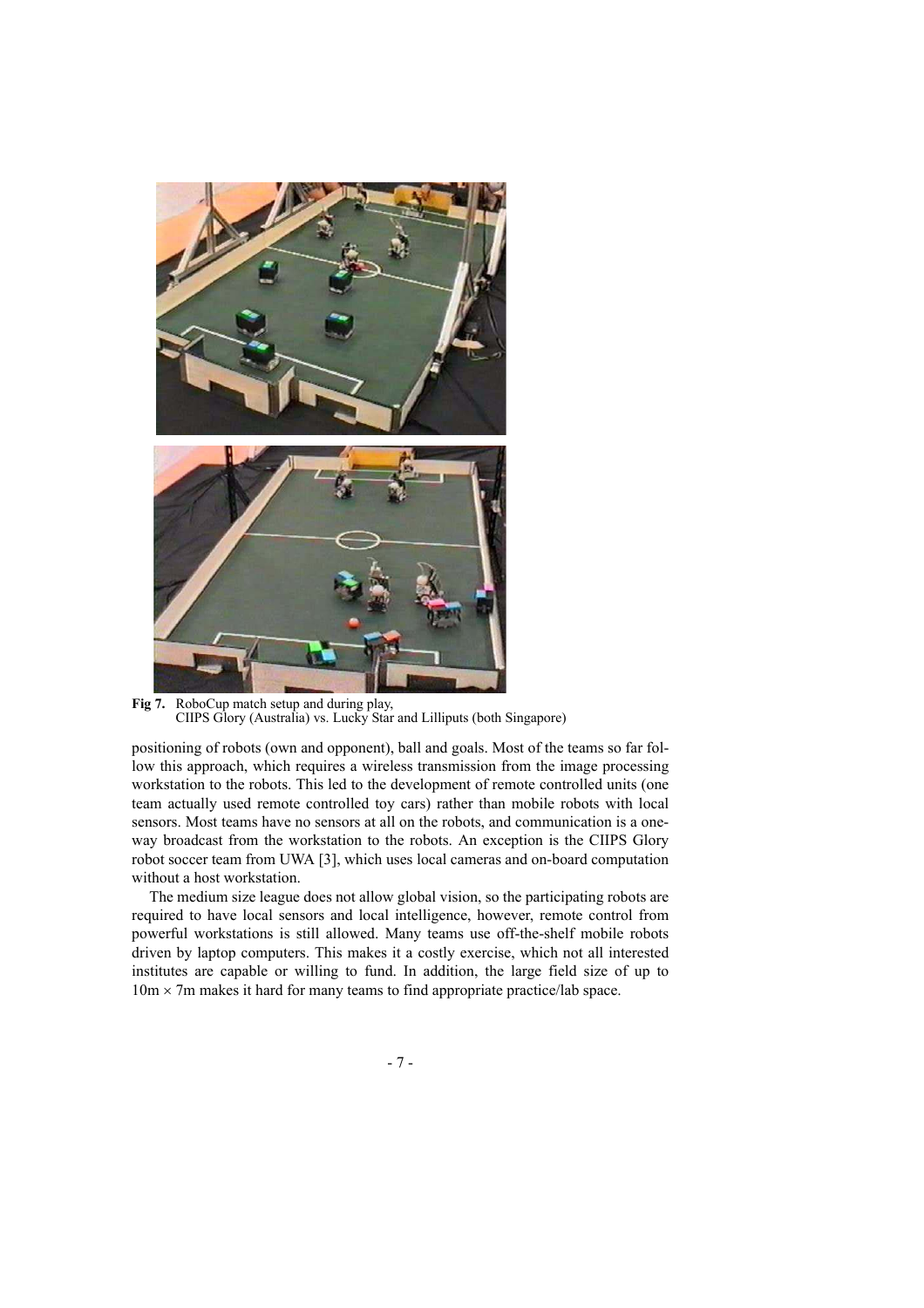

**Fig 8.** Robot Soccer Team CIIPS Glory from UWA



**Fig 9.** Robcup medium size league, Singapore 1998

### **5 Research Contributions**

One of the frequent disappointments of robot competitions is that enormous research efforts are being reduced to performance in a particular event and cannot be appreciated adequately. Adapting from the home lab environment to the competition environment turns out to be quite tricky, and many programs are not as robust as their authors had hoped. On the other hand, the actual competitions are only one part of the event. Most competitions are embedded in conferences and encourage participants to present the research behind their competition entry, giving them the right forum to discuss related ideas.

At first glance competitions seem to be an objective measure for good research, but this is certainly not true. Several aspects have to be taken into account, especially how much of a system is the team's own research effort and how much is bought-in technology. Several mobile robot companies already offer specialized products for RoboCup or AAAI competitions, including both hardware and software. So money can make quite a difference here, which makes it almost impossible to evaluate and honor the actual research contribution.

Most mobile robot competitions involve interesting research problems which could be studied in their own right. The following (non-exhaustive) list mentions just a few of them: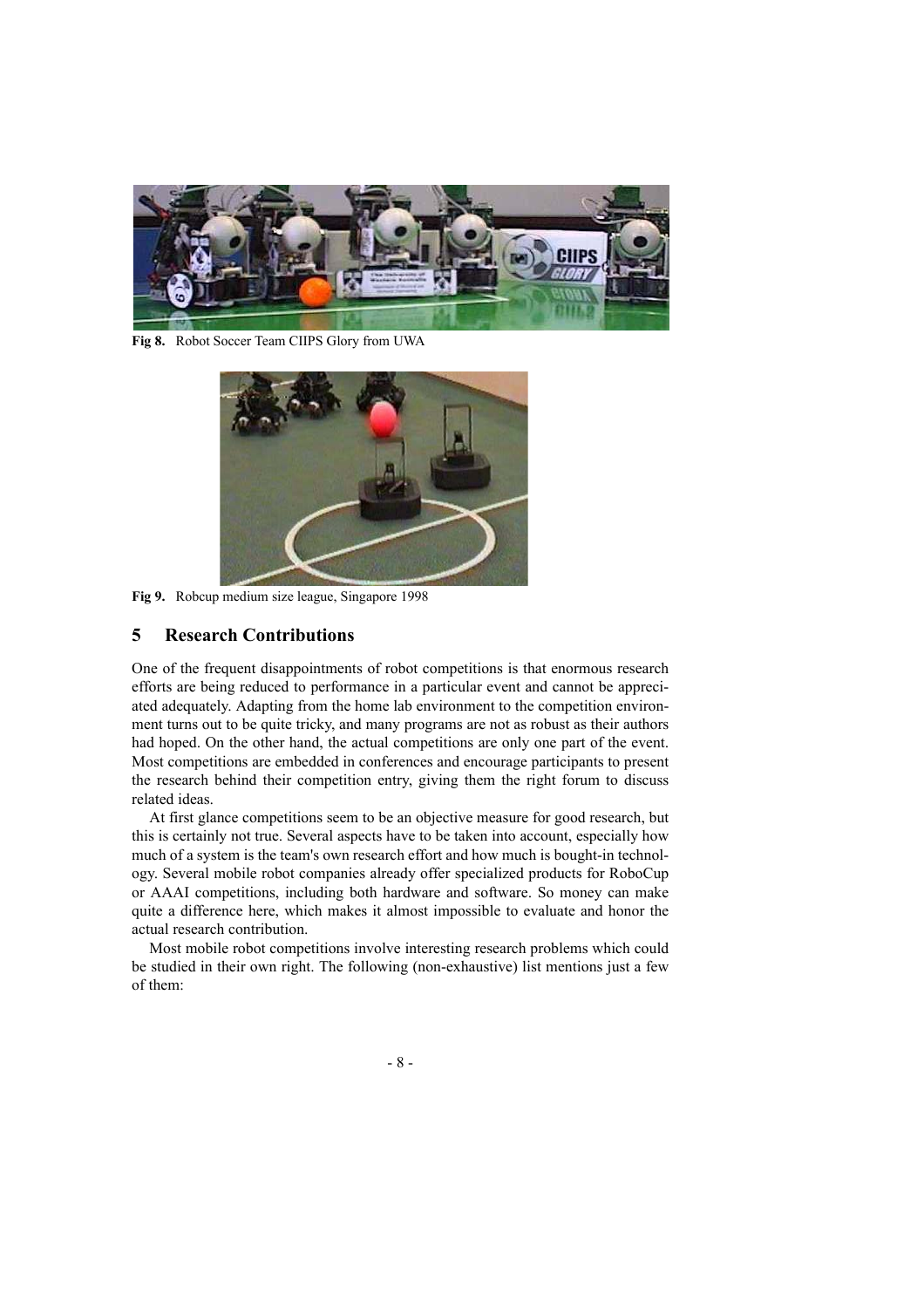#### **• robot soccer**

- multi-robot / multi-agent scenarios
- cooperative work
- communication
- real time image tracking
- object identification
- sensor fusion
- planning

#### **• office navigation**

- planning
- robust (sonar) sensor processing
- obstacle avoidance
- human-robot interaction
- **ball collection**
	- mechanics for ball collection
	- path planning
	- robust sensor processing
	- real time image tracking

Mobile robot competitions brought progress to the field by inspiring the people who worked on them and by continuously pushing the limits of what is possible. Through robot competitions, progress has been achieved in mechanics, electronics, and algorithms. We have seen technology changes in sensor development from tactile sensors over sonar and infrared sensors to radar and optical sensors.

Simple vision systems used for RoboCup are capable of performing image processing at a rate of a few frames per second. These teams cannot compete against real-time vision systems with PAL video frequency of 25 fps (50/2), while some teams reach image processing and command update frequencies of up to 60 fps.

It is interesting to see that smaller robots tend to perform better - except in robot soccer, where blocking the way is part of the game. This holds not only for the Micromouse Contest where a smaller mouse has an obvious path advantages for being able to drive diagonally, but also for both AAAI'96 competition tasks. Smaller robots have less mass and can therefore react faster. However, they have the disadvantage of much tighter payload and battery restrictions, which severely limit the sensor and computing equipment that can be carried (unless wireless transmissions are allowed).

Micromouse and AAAI (so far) have been rather static problems, which were basically "solved" at some stage. RoboCup on the other hand means playing an opponent, which will evolve as well over the years, so it will hopefully remain interesting for quite a while. The three mobile robot competitions presented here are not the only ones. There are a number of other active competitions and new ideas are always being discussed.

It is hard to say what changes future mobile robot competitions will bring. But interpolating from the past, competitions will probably have groups of robots cooperate in less specialized environments, so they will eventually perform without restrictions in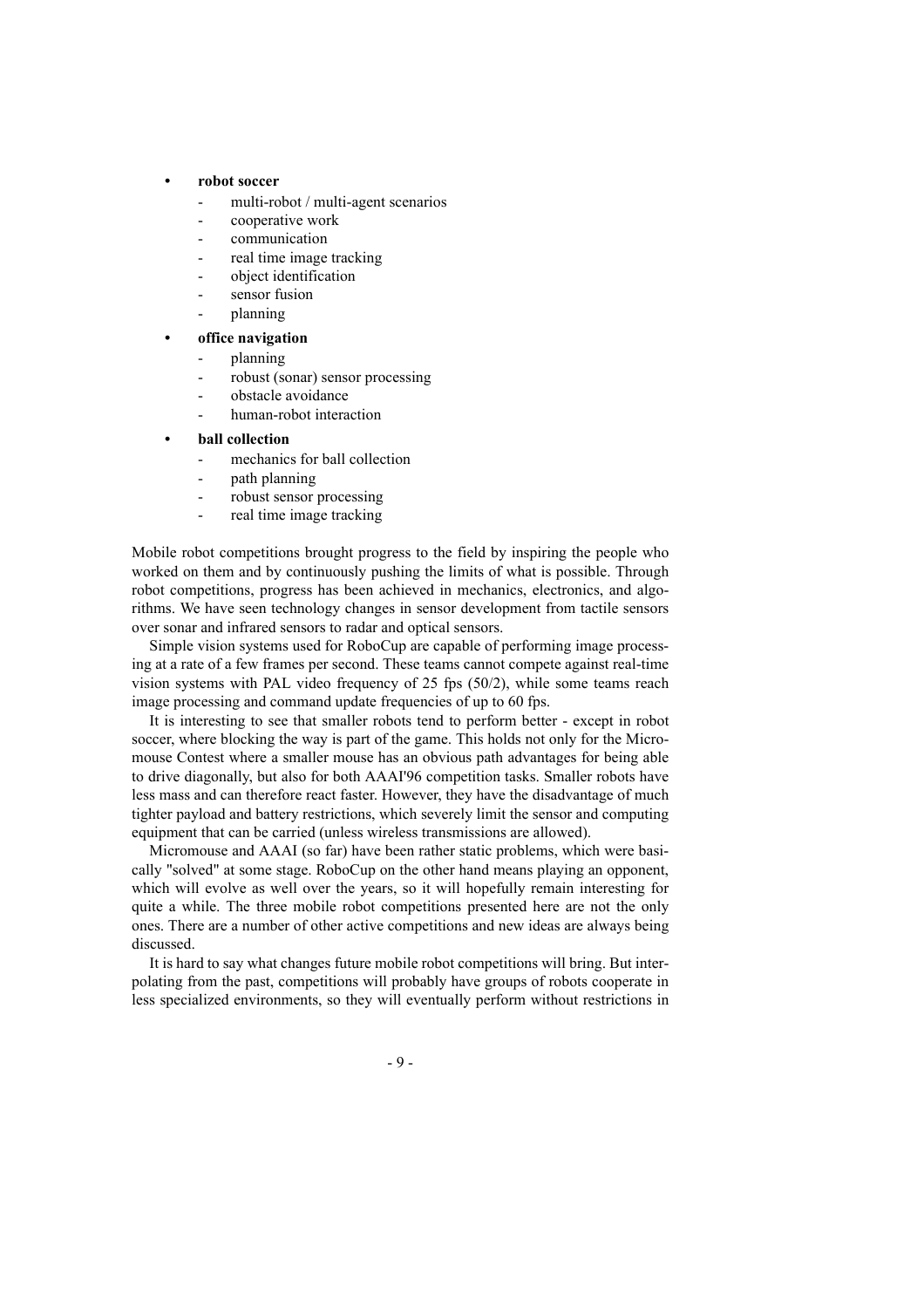unchanged office or home environments. More challenging tasks will require more sophisticated image processing than the present color identification. New robot control models may be developed and implemented, but cannot and should not be forced by a competition. After all, it is an almost impossible task to design the "optimal" mobile robot competition, which covers all currently valid research areas, discourages industrial solutions and is still fun to students.

#### **Conclusion**

Mobile robot competitions are a big opportunity for robotics research. They create student interest and inspire them to work dedicated on their projects. Competitions create media interest and may even generate additional funds from external sources. The practical solutions students find for all the small problems on their way to a competition will teach them more skills than a lecture ever can.

So it may actually be a good idea to participate in a robot competition, provided that the individual research goals are covered by the particular event. It can be seen as a useful "umbrella", which provides a meaningful application to a number of more or less related robotics research topics.

However, we must be careful not to confuse a competition with research. The objective for competitions must remain to interest students in a particular research area, to foster or initiate research in particular topics in mechanics, electronics or algorithm design, and to build a reliably working (fault-tolerant) solution to a given problem. A competition must not be *"l'art pour l'art"*, it can only be part of a larger, well organised research program.

### **References**

- 1. Roger Allan, *The amazing micromice: see how they won*, IEEE Spectrum, Sep. 1979, vol. 16, no. 9, pp. 62-65
- 2. John Billingsley, *Micromouse Mighty mice battle in Europe*, Practical Computing, Dec. 1982, pp. 130-131
- 3. T. Bräunl, B. Graf, *Robot Soccer with Local Vision*, Pacific Rim International Conference on Artificial Intelligence, Singapore, Nov. 1998, pp. 14-23
- 4. T. Bräunl, M. Kalbacher, P. Levi, G. Mamier, *CoMRoS: Cooperative Mobile Robots Stuttgart*, Proceedings of the Thirteenth National Conference on Artificial Intelligence, AAAI Press, Portland Oregon, Aug. 1996, pp. 1351
- 5. C. Christiansen, *Announcing the amazing micromouse maze contest*, IEEE Spectrum, May. 1977, vol. 14, no. 5, pp. 27
- 6. Ralf Hinkel, *Low-Level Vision in an Autonomous Mobile Robot*, EUROMICRO 1987; 13th Symposium on Microprocessing and Microprogramming, Portsmouth, England; Sep. 1987; pp. 135-139
- 7. H. Kitano, M. Tambe, P. Stone, M. Veloso, S. Coradeschi, E. Osawa, H. Matsubara, I. Noda, M. Asada, *The RoboCup synthetic agent challenge 97*, Proc. of the Fifteenth Intl. Joint Conf. on Artificial Intelligence, San Francisco CA, 1997, pp. 24-29